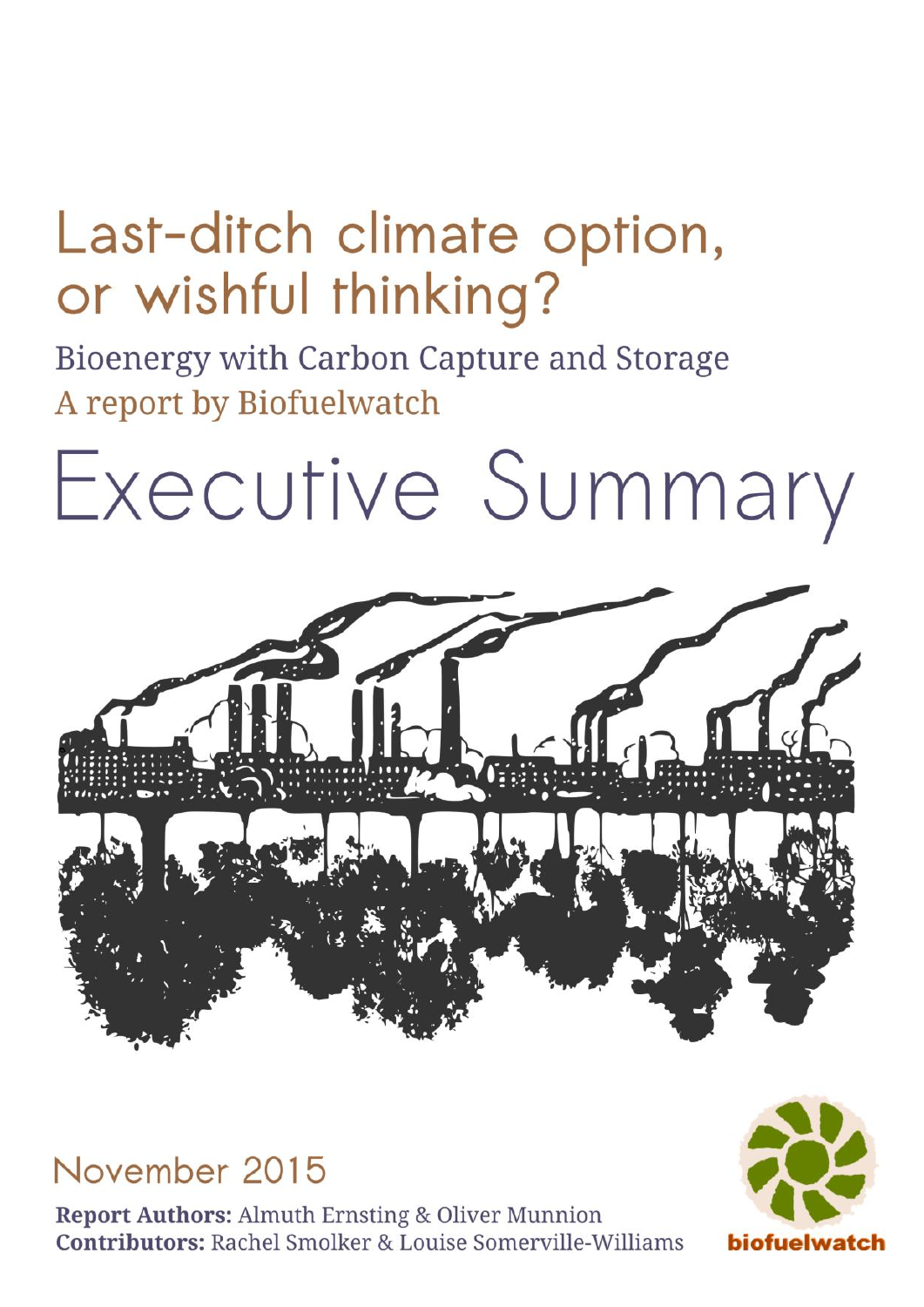## **Executive Summary**

BECCS is the combination of bioenergy with Carbon Capture and Storage. It would involve capturing  $\mathrm{CO}_2$  from biofuel refineries or biomass-burning power stations and pumping it into geological formations. The concept is based on the assumption that largescale bioenergy can be carbon neutral, or at least low carbon, and that sequestering some or all of the CO2 emitted from burning or refining it will render it carbon-negative. The International Energy Agency defines BECCS as "a carbon reduction technology offering permanent net removal of CO $_{\rm 2}$  from the atmosphere.

Various studies suggest that BECCS could in future remove as much as 10 billion tonnes of CO $_2$  every year. This idea has risen to prominence since the International Panel on Climate Change (IPCC), published their most recent Assessment Report in 2014. Most of the models considered by the IPCC suggest that keeping global temperature rises within 2 oC, will require BECCS, as well as rapid reductions in greenhouse gas emissions.

The urgency of the climate crisis does indeed require societies to drastically curb greenhouse gas emissions, as well as exploring credible means of removing some of the CO<sub>2</sub> already in the atmosphere. The question is, whether BECCS could ever be a credible means of drawing  $CO<sub>2</sub>$  from the air? For this to be possible, three conditions would need to be met: Firstly, one would need to show that the total greenhouse gas emissions associated with growing, removing, transporting and processing biomass for energy could be kept to an absolute minimum and that low carbon bioenergy can be massively scaled up. Secondly, BECCS technologies would need to be technically and economically viable, not just as small pilot projects, but on a very large commercial scale. And finally, long-term safe storage of  $CO<sub>2</sub>$ would need to be proven.

Biofuelwatch's report analyses the scientific literature and other evidence relating to relevant investments and policies in relation to each of these aspects.

**Does the concept of large-scale carbon-negative bioenergy make sense?**

Virtually all peer-reviewed studies about BECCS rely on the assumption that, subject to sustainability standards being in place, large-scale bioenergy will be at least close to carbon neutral. None of them discuss the large and growing volume of studies about the direct and indirect

greenhouse gas emissions associated with bioenergy.

Evidence shows that existing policies which promote increased use of biofuels and wood-based bioenergy have had serious negative impacts, including on the climate. This is true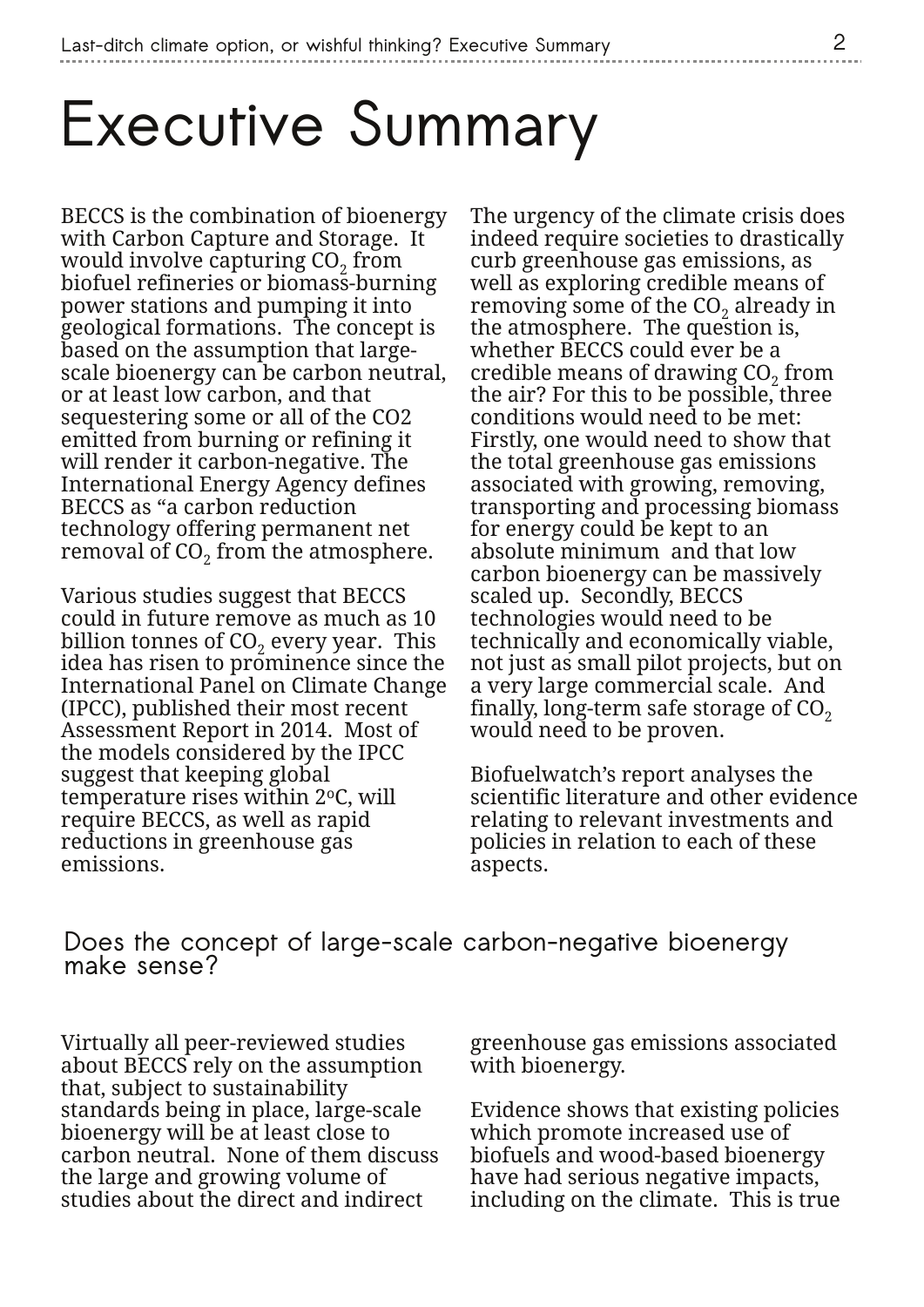for EU biofuels, too, despite the fact that sustainability and greenhouse gas standards are written into legislation: Direct and indirect emissions from land use change for biofuels are so high, that biofuels are commonly worse for the climate than the oil they replace. Wood-based bioenergy has led to increased forest degradation and destruction, and higher carbon emissions from land-use change associated with the expansion of industrial tree plantations. Largescale removal of 'residues' from forests and agriculture depletes soil carbon and nutrients and harms future plant growth.

For carbon negative bioenergy to be possible, it would not be enough to keep bioenergy-related emissions down: Land-based ecosystems remove 23% of all the  $\mathrm{CO}_2$  emitted through fossil fuel burning and cement production. Damaging natural carbon sinks for the sake of trying to create a new, unproven artificial one through BECCS would be highly dangerous. Experience with bioenergy so far clearly demonstrates that the basic concept of carbon negative BECCS is a myth.

**Are BECCS technologies viable and scalable?**

Biofuelwatch's report looks at each of the proposed BECCS technologies in detail. Only one of them has ever been demonstrated: This involves capturing the highly pure stream of  $\mathrm{CO}_2$  from ethanol fermentation. It is highly unlikely to become commercially viable unless the  $CO<sub>2</sub>$  is sold for Enhanced Oil Recovery (EOR), i.e. to exploit otherwise unrecoverable oil reserves. One highly subsidised project involves pumping CO $_2$  from an ethanol plant into a sandstone formation, rather than using it for EOR. However, the  $CO<sub>2</sub>$  emissions from the fossil fuels which power the refinery, are higher than the amount of CO $_2$  captured and not even the owners of the ethanol plant call it 'carbon negative'.

"Advanced biofuel" production presents a significant opportunity for BECCS, according to the IEA, because it yields pure CO $_{\rm 2}$ , which is much cheaper and easier to capture than the diluted CO $_{\rm 2}$  in power station flue

gases. Yet the "advanced biofuels" technologies considered by the IEA are not, and might never become viable: nobody has found any way of producing net energy with them.

Capturing  $\mathrm{CO}_2$  from power stations that burn biomass has never been attempted. This report therefore examines the experience with capturing carbon from coal power plants. Only one commercial scale power plant project exists and it uses post-combustion capture.

An economic analysis shows that if the scheme was operating as intended, with CO<sub>2</sub> being sold to an oil company for EOR, it could still not break even financially over its lifetime. A Freedom of Information request revealed that the plant has been beset with serious problems: so little  $CO<sub>2</sub>$ has been captured that the operators have had to pay fines to the oil company for breach of their  $CO<sub>2</sub>$ supply contract. Two other